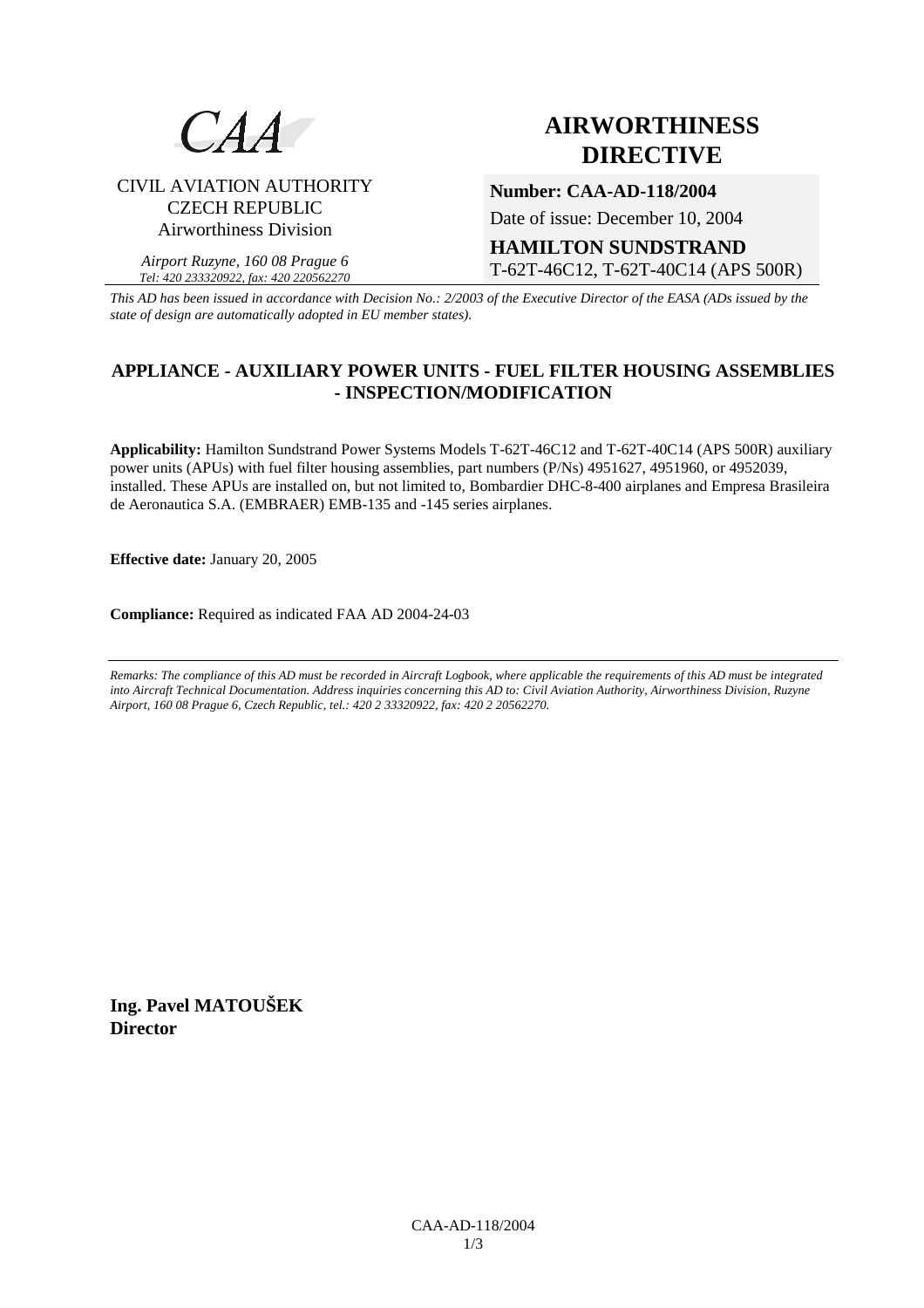# **2004-24-03 Hamilton Sundstrand Power Systems**: Amendment 39-13879. Docket No. 2003-NE-61-AD.

## **Effective Date**

(a) This AD becomes effective January 3, 2005.

## **Affected ADs**

(b) None.

#### **Applicability**

(c) This AD applies to Hamilton Sundstrand Power Systems Models T-62T-46C12 and T-62T-40C14 (APS 500R) auxiliary power units (APUs) with fuel filter housing assemblies, part numbers (P/Ns) 4951627, 4951960, or 4952039, installed. These APUs are installed on, but not limited to, Bombardier DHC-8-400 airplanes and Empresa Brasileira de Aeronautica S.A. (EMBRAER) EMB-135 and -145 series airplanes.

#### **Unsafe Condition**

(d) This AD results from reports of leaks caused by cracked bypass buttons that protruded beyond the o-ring seal. We are issuing this AD to prevent a fire or explosion caused by a fuel leak from a failed bypass button on the fuel filter.

#### **Compliance**

(e) You are responsible for having the actions required by this AD performed within 500 hours time-in-service or 6 months after the effective date of this AD, whichever occurs earlier, unless the actions have already been done.

## **Installation of Bracket on APU Model T-62T-46C12**

(f) Install a bracket onto the fuel filter housing assembly on APU Model T-62T-46C12. Use 2.A through 2.D of the Accomplishment Instructions of Hamilton Sundstrand Alert Service Bulletin (ASB) No. ASB-4503067-49-9, dated December 2, 2003, to install the bracket.

#### **Installation of Bracket on APU Model T-62T-40C14 (APS 500R)**

(g) Install a bracket onto the fuel filter housing assembly on APU Model T-62T-40C14 (APS 500R). Use 2.B. and 2.D.(1) of the Accomplishment Instructions of Hamilton Sundstrand ASB No. ASB- 4504112-49-22, Revision 2, dated October 4, 2004, to install the bracket.

# **Previous Credit**

(h) Previous credit is allowed for brackets installed using Hamilton Sundstrand ASB No. ASB-4503067-49-9, dated December 2, 2003, Hamilton Sundstrand ASB No. ASB-4504112-49-22, Original, dated December 2, 2003, or Revision 1, dated January 5, 2004, before the effective date of this AD.

# **One-Time Inspection for Proper Gap**

(i) For brackets previously installed using Hamilton Sundstrand ASB No. ASB-4504112-49-22, Original, dated December 2, 2003, perform a one-time inspection for proper gap and if necessary, adjust the gap between the bracket and bypass button. Use 2.B. and 2.D.(1) of the Accomplishment Instructions of Hamilton Sundstrand ASB No. ASB-4504112-49-22, Revision 2, dated October 4, 2004 to inspect and adjust the gap.

# **Optional Terminating Action for APU Model T-62T-40C14 (APS 500R)**

(j) For APU Model T-62T-40C14 (APS 500R), installation of a part number fuel filter assembly that is not listed in this AD constitutes optional terminating action to the requirements of this AD.

# **Alternative Methods of Compliance**